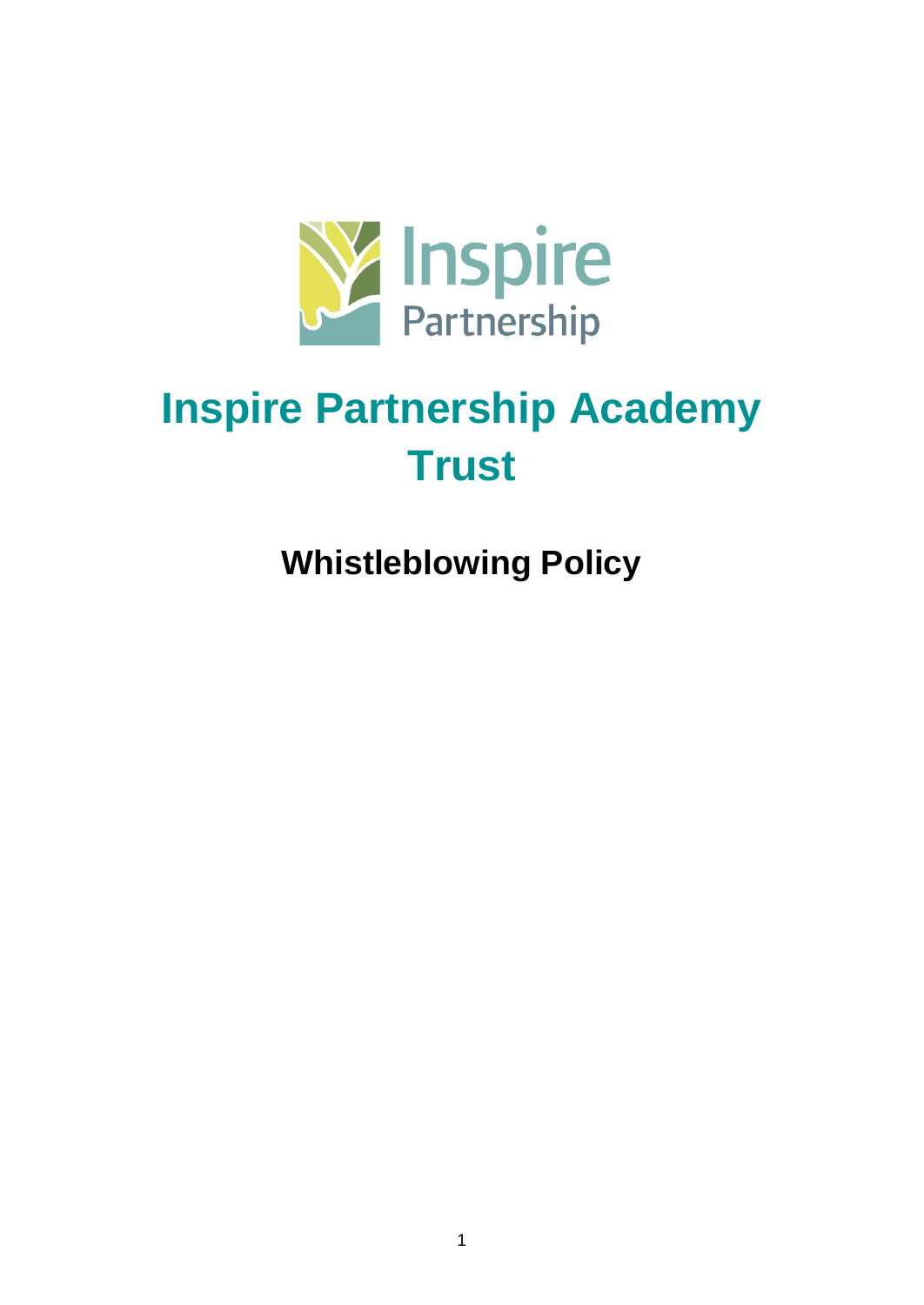#### **Whistleblowing Policy**

#### **Introduction**

This policy sets out details of the procedure for raising legitimate and genuine concerns about any form of wrong doing or malpractice e.g. alleged misconduct relating to improper practices or fraud, sexual or physical abuse of pupils or staff which fall outside the scope of other existing internal procedures.

The procedures laid out will allow staff to voice their concerns in the knowledge that these will be taken seriously and investigated thoroughly and impartially and there will be no repercussions against staff that raise matters in good faith. The procedure therefore aims to act as a deterrent to serious malpractice and also enables the academy to avoid public criticism should such matters become public knowledge.

The procedure is not a substitute for normal line management processes but in addition to them. Staff should always first consider using normal line management for raising concerns. This procedure should only be used where all other existing internal procedures are felt to be inappropriate or when a member of staff feels inhibited in going through normal line management.

#### **Statutory Requirements**

The Public Interest Disclosure Act 1998 which aims to give statutory protection against victimisation and dismissal to employees who 'blow the whistle' on their employers' fraudulent, criminal or dangerous activities came into effect on 2nd July 1999.

From that date employees who report malpractice in specified circumstances and subject to specified conditions have been protected from 'blowing the whistle'. The Act sets out six categories of disclosure which qualify for protection. They are matters which, in the reasonable belief of the whistle blower tend to show:

- The commission of a criminal offence:
- Failure to comply with a legal obligation;
- A miscarriage of justice;
- Health and safety contraventions;
- Environmental damage; or
- Deliberate concealment of information in relation to the above.

The 'belief' can be in relation to past, present or future anticipated events. If a whistle blower is dismissed s/he is entitled to unlimited compensation from an Employment Tribunal. Dismissal will be automatically unfair.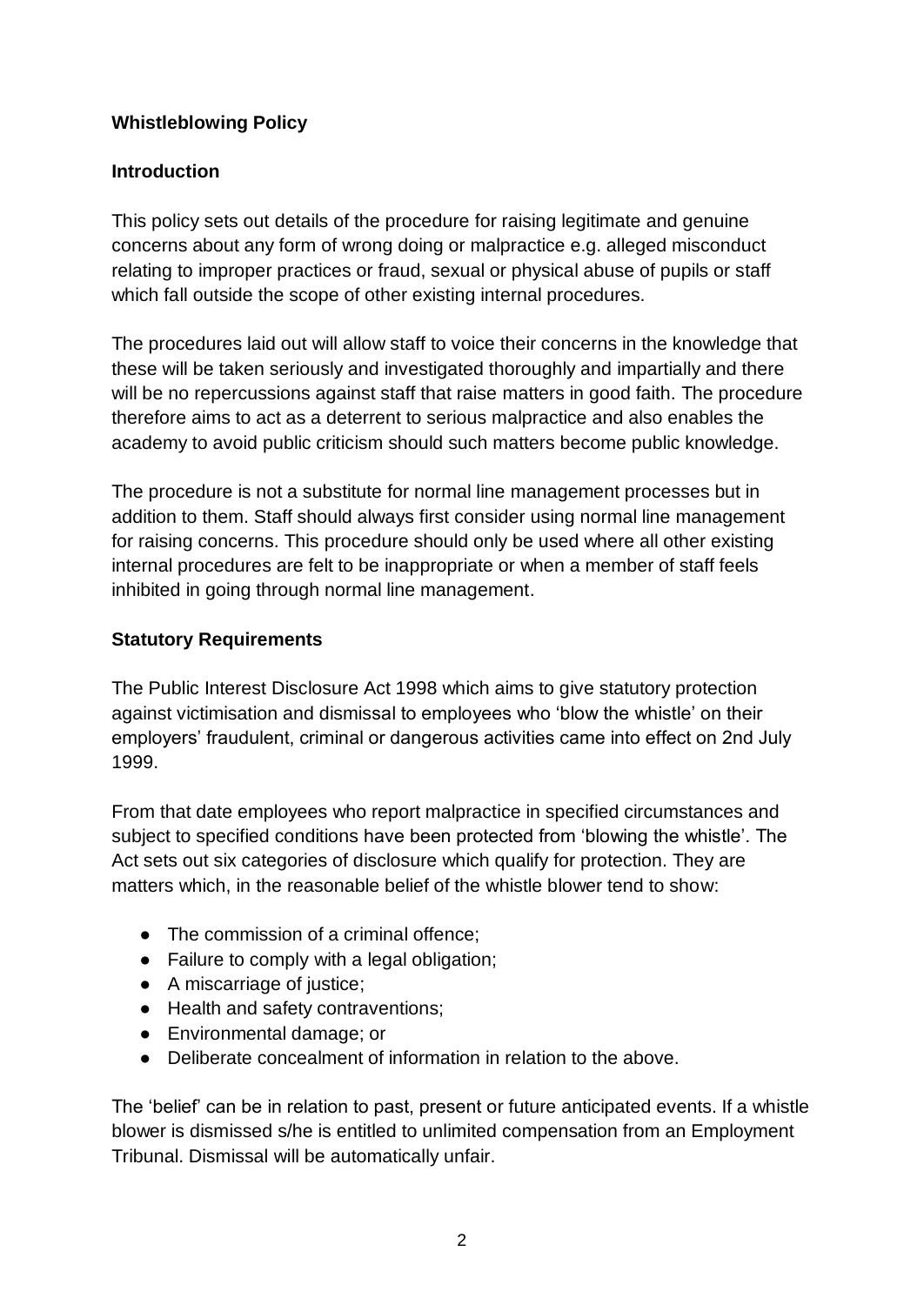# **Scope**

This policy applies to all individuals working at all levels of the Inspire Partnership Academy Trust, including members, trustees, governors, employees, consultants, contractors, trainees, part-time and fixed-term workers, casual and agency staff and volunteers (collectively referred to as staff in this policy).

The whistleblowing procedure should not be used where staff themselves feel they are being treated inappropriately. These instances should be addressed through the grievance procedure.

The procedure does not apply to parents or members of the public, for whom a separate complaints procedure exists.

# **Operation of the Policy**

This procedure can be used where there are serious concerns such as:

- Child protection issues
- Conduct which is an offence or breach of law (e.g. Fraud)
- Risks to health and safety
- Damage to the environment
- Unauthorised use of public funds
- Financial malpractice, fraud and corruption
- Harassment, discrimination or victimisation of others
- Other unethical conduct, (including any attempts to cover up the above or any offence likely to be committed).

Staff should not unduly delay raising their concern. The seriousness of the issue will influence who you decide to raise it with. It may be:

- Your immediate line manager
- Your Head of School/Headteacher/Executive Head Teacher
- A Designated Safeguarding Lead (for child protection issues)
- Your Local Authority Designated Officer (LADO) (for child protection issues)
- The Chair of your Local Governing Body
- The Chair of the Board of Trustees

It will rarely, if ever, be appropriate to make any external disclosure to the press, through social media or other public channels. Talking such steps may result in disciplinary action.

If staff are not satisfied with the internal procedure and have concerns about fraud or corruption the academy's External Auditor can be contacted at: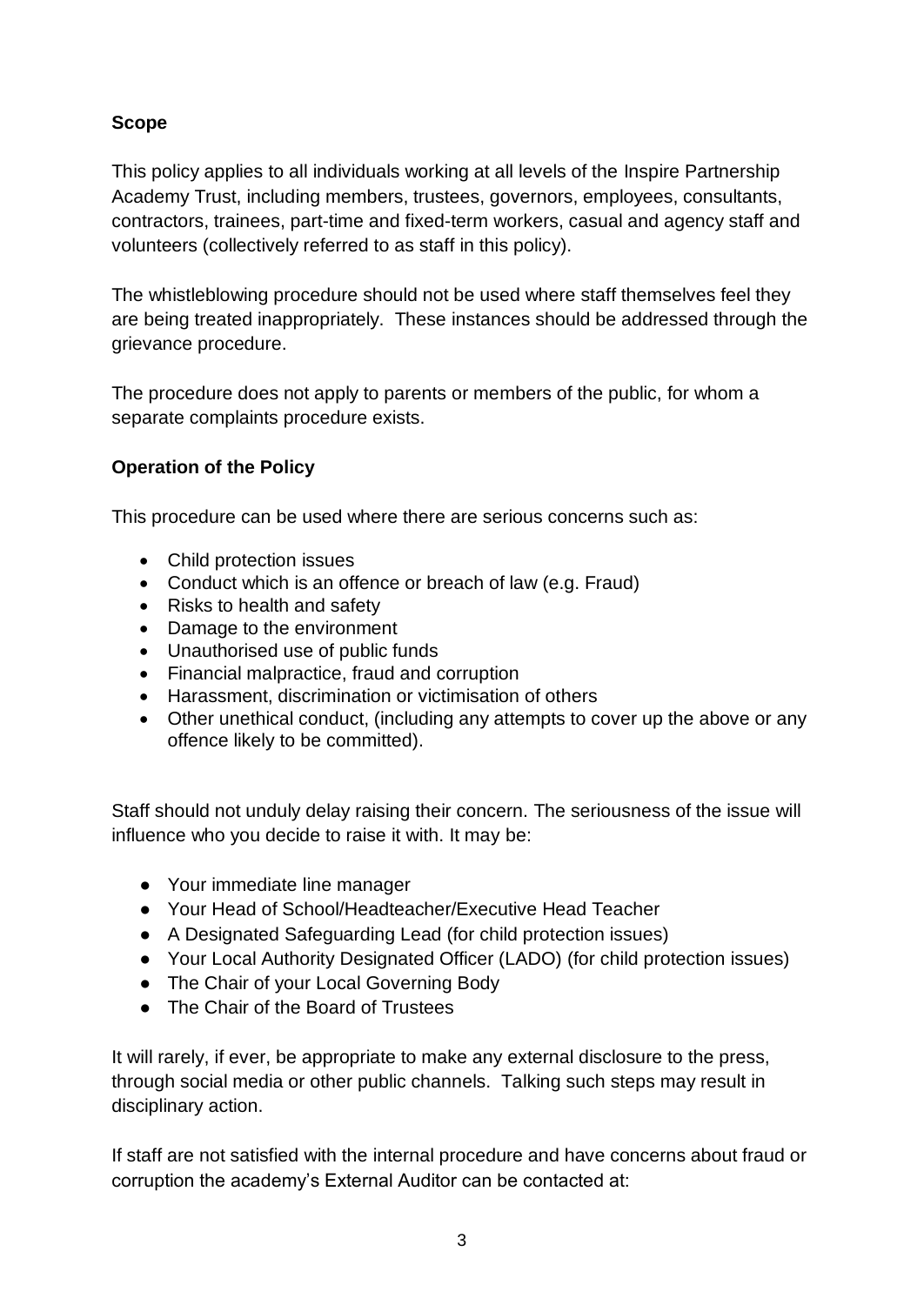**Write to:** Wilkins Kennedy Greytown House 221-227 High Street **Orpington** Kent BR6 0NZ

#### **Call:** 01689 827505

Alternatively, staff may contact the Audit Commission Whistleblowing Hotline as follows:

**Write to:** Audit Commission 3rd Floor Fry Building 2 Marsham Street London SW1P 4DF

**Call:** 0303 444 8346

If staff are not satisfied with the internal procedure and have concerns about practices and procedures for the safeguarding of children and young people they should contact Ofsted on their Whistleblower hotline as follows:

- **Write to:** WBHL Ofsted Piccadilly Gate Store Street **Manchester** M1 2WD
- **Call:** 0300 123 3155 (Monday to Friday from 8.00am to 6.00pm).

**Email:** whistleblowing@ofsted.gov.uk.

Further details can be found at http://www.ofsted.gov.uk/contact-us/whistleblowerhotline.